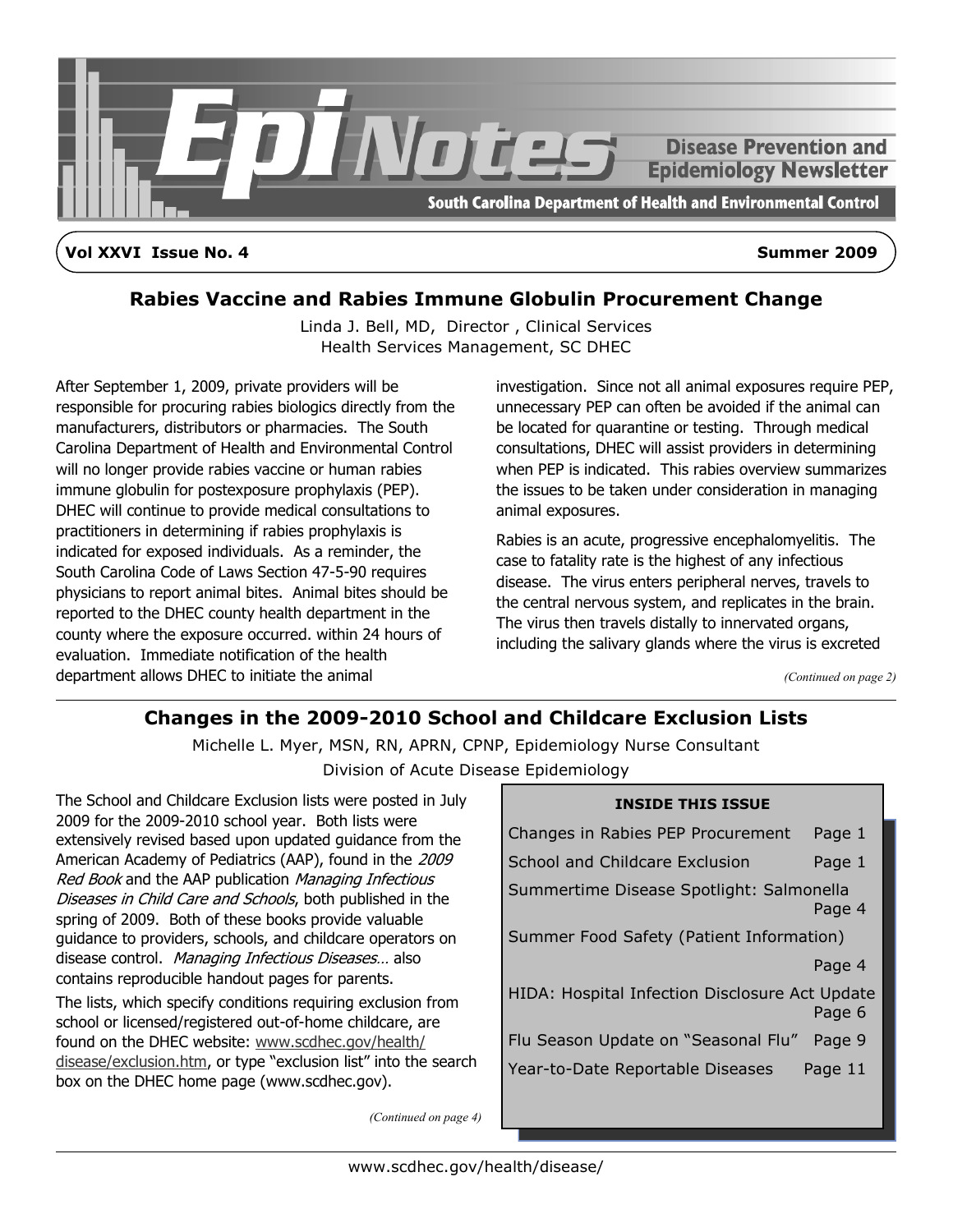# **Changes in Rabies Biologicals Procurement**

in saliva. The rabies virus is most commonly transmitted by the bite of a rabid animal. Non-bite exposures can rarely cause rabies. Examples include a scratch from a rabid animal, if saliva could have been introduced into the wound, or contamination of a mucous membrane with the by saliva of from a rabid animal. Contacts with blood, urine, feces, etc. are not considered exposure. The incubation period for rabies is usually four to six weeks but the range is from as little as seven days to over six years. The time from exposure to onset of illness depends on the severity, and thus the innoculum of virus into the wound, and the proximity of viral entry to the central nervous system. Appropriate wound care combined with rabies PEP is almost universally effective in preventing infection.

Human rabies is uncommon in the United States. There are normally fewer than a half dozen cases per year, yet there are between  $20,000 - 40,000$  human exposures per year and approximately  $7,000 - 10,000$  animal rabies cases are diagnosed each year. Since dog rabies transmission has been eliminated in the United States the typical rabies hosts are raccoons, skunks, foxes and bats. In South Carolina there have been no cases of h**uman rabies in over 50 years. Approximately 12,000 animal bites are reported each year in the state. About 200 animals test positive for rabies each year in our state; about 90% being are wild animals and 10 % domestic animals.**

Administration of rabies PEP is a medical urgency, not a medical emergency. The Advisory Committee on Immunization Practices  $^1$  advises clinicians to seek assistance from public health officials for evaluating exposures or determining the need for PEP. Public health officials have expertise in managing potential rabies exposures and public health consultation is known to reduce unnecessary rabies PEP. DHEC medical consultants will assist in determining if PEP is indicated using the following criteria:

- $\bullet$ Whether the exposing animal is available for observation or rabies testing
- The type of exposure and the severity and location of the wound. For example, head and neck exposures are more urgent for evaluating the need for PEP
- The epidemiology of animal rabies in the area and the animal species involved
- *(Continued from page 1)* The circumstances of the exposure incident and whether provocation was involved.
	- Whether a non-bite exposure has occurred.
	- A risk assessment weighing potential adverse  $\bullet$ consequences associated with PEP versus the actual risk for the person acquiring rabies.

Upon determining that rabies PEP is indicated, the treating physician should order the products directly from a manufacturer, distributor, or pharmacy. **DHEC will provide guidance to private providers in ordering rabies PEP biologics if needed**. Treating physicians should follow a similar process of billing third party insurers for this service as with claims submissions for other medical treatments/services. There are patient assistance programs for eligible individuals lacking health insurance. For SC Medicaid fee-for-service recipients, rabies PEP biologics are covered as an allowed physicianinjectable product through Medicaid Pharmacy Services if the products are obtained from a Medicaid-enrolled pharmacy provider, or as a medical benefit. For Medicaid Managed Care Organizations rabies biologics will be covered as a medical benefit. For plans administered through Blue Cross Blue Shield, rabies PEP biologics are covered as a therapeutic intervention for an identified diagnosis, not as an immunization.

For details about rabies PEP, contact your local county health department or the DHEC Division of Acute Disease Epidemiology at 803-898-0861.

Educational resources are available for practitioners on the DHEC Web site at <http://www.scdhec.gov/> Type rabies into the search box, or read the provider guide here: [http://www.scdhec.gov/health/envhlth/](http://www.scdhec.gov/health/envhlth/general_sanitation/docs/Rabies-PEP-Provider-Guidance.pdf) [general\\_sanitation/docs/Rabies-PEP-Provider-](http://www.scdhec.gov/health/envhlth/general_sanitation/docs/Rabies-PEP-Provider-Guidance.pdf)[Guidance.pdf](http://www.scdhec.gov/health/envhlth/general_sanitation/docs/Rabies-PEP-Provider-Guidance.pdf)

The provider information found on the DHEC Web site provides information about reporting animal exposures, medical consultation with DHEC to guide PEP decisions, the r**abies PEP schedule, manufacturers and distributors of rabies biologics, patient assistance resources for indigents, and the Rabies Vaccine Information Sheet for Patients.**

~~~~~~~~~~~~~~~~~~~~~~~~~~~~

 $1$  Centers for Disease Control and Prevention. Human Rabies Prevention – United States, 2008. Recommendations of the Advisory Committee on Immunization Practices. MMWR 2008;57(No. RR-3)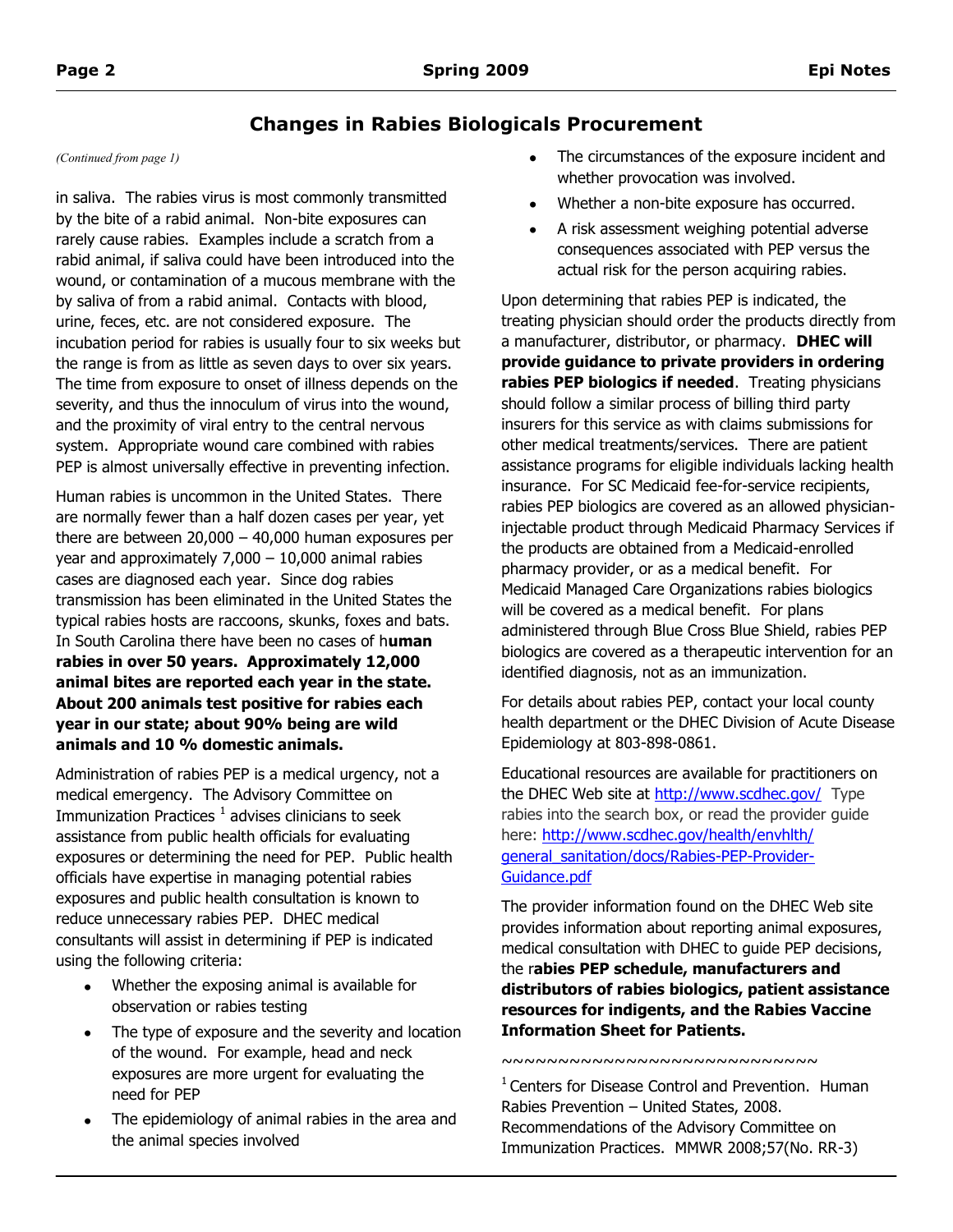Ш

# **Summertime Salmonella**

Julie Schlegel, MSP, Foodborne Epidemiologist Division of Acute Disease Epidemiology

Annually, local physicians, laboratories and other partners report approximately 1200 cases of salmonellosis to SC DHEC. CDC estimates that approximately 40,000 cases of salmonellosis are reported annually in the United States. Because many milder cases are not diagnosed or reported, the actual number of infections may be 30 or more times greater. Salmonella live in the intestinal tracts of humans and other animals, including birds and reptiles. Salmonella are usually transmitted to humans by eating foods contaminated with animal feces. Contaminated foods are often of animal origin, such as poultry, beef, milk, or eggs. However, other foods may also become contaminated. The unwashed hands of an infected food handler may also contaminate food.

DHEC staff monitor trends of Salmonella reports for potential outbreaks of illness. When providers report a case of Salmonella to DHEC a number of processes are set into action:

- Surveillance data is evaluated for an increase in reports in given population or geographic area
- An epidemiological interview may be conducted to

help identify potential sources of illness.

- DHEC Bureau of Laboratories serotypes all  $\bullet$ Salmonella isolates submitted to DHEC.
- DNA fingerprinting (Pulsed Field Gel Electrophoresis) is completed for the majority of isolates submitted to DHEC.

Local providers and laboratories are the link between individual presenting patients and public health responses. Without reports of illness from local partners, DHEC would not be able to identify and investigate outbreaks of public health significance. South Carolina local disease reporters have provided key information in numerous outbreak investigations and in turn, critical product recalls.

REPORTING: Salmonellosis is reportable within 7 days in South Carolina.

Please see the 2008 List of Reportable Conditions for more information: [http://www.scdhec.gov/health/](http://www.scdhec.gov/health/disease/docs/reportable_conditions.pdf) [disease/docs/reportable\\_conditions.pdf](http://www.scdhec.gov/health/disease/docs/reportable_conditions.pdf)

# **Summer Food Safety: Safe Grilling Practices**

Grilling and picnicking often go hand-in-hand. And just as with cooking indoors, there are important guidelines that should be followed to ensure that your **grilled food** reaches the table **safely**.

**Marinate safely.** Marinate foods in the refrigerator - *never* on the kitchen counter or outdoors. In addition, if you plan to use some of the marinade as a sauce on the cooked food, reserve a portion separately before adding the raw meat, poultry, or seafood. **Don't reuse marinade.**

- **Cook immediately after "partial cooking."** If you partially cook food to reduce grilling time, do so *immediately before* the food goes on the hot grill.
- **Cook food thoroughly.** When it's time to cook the food, have your food thermometer ready. Always use it to be sure your food is cooked thoroughly.
- **Keep "ready" food hot.** Grilled food can be kept hot until served by moving it to the side of the grill rack, just away from the coals. This keeps it hot but prevents overcooking.
- **Don't reuse platters or utensils.** Using the same platter or utensils that previously held raw meat, poultry, or seafood allows bacteria from the raw food's juices to spread to the cooked food. Instead, have a clean platter and utensils ready at grill-side to serve your food.

Source: <http://www.cfsan.fda.gov/~dms/fssummer.html#s3>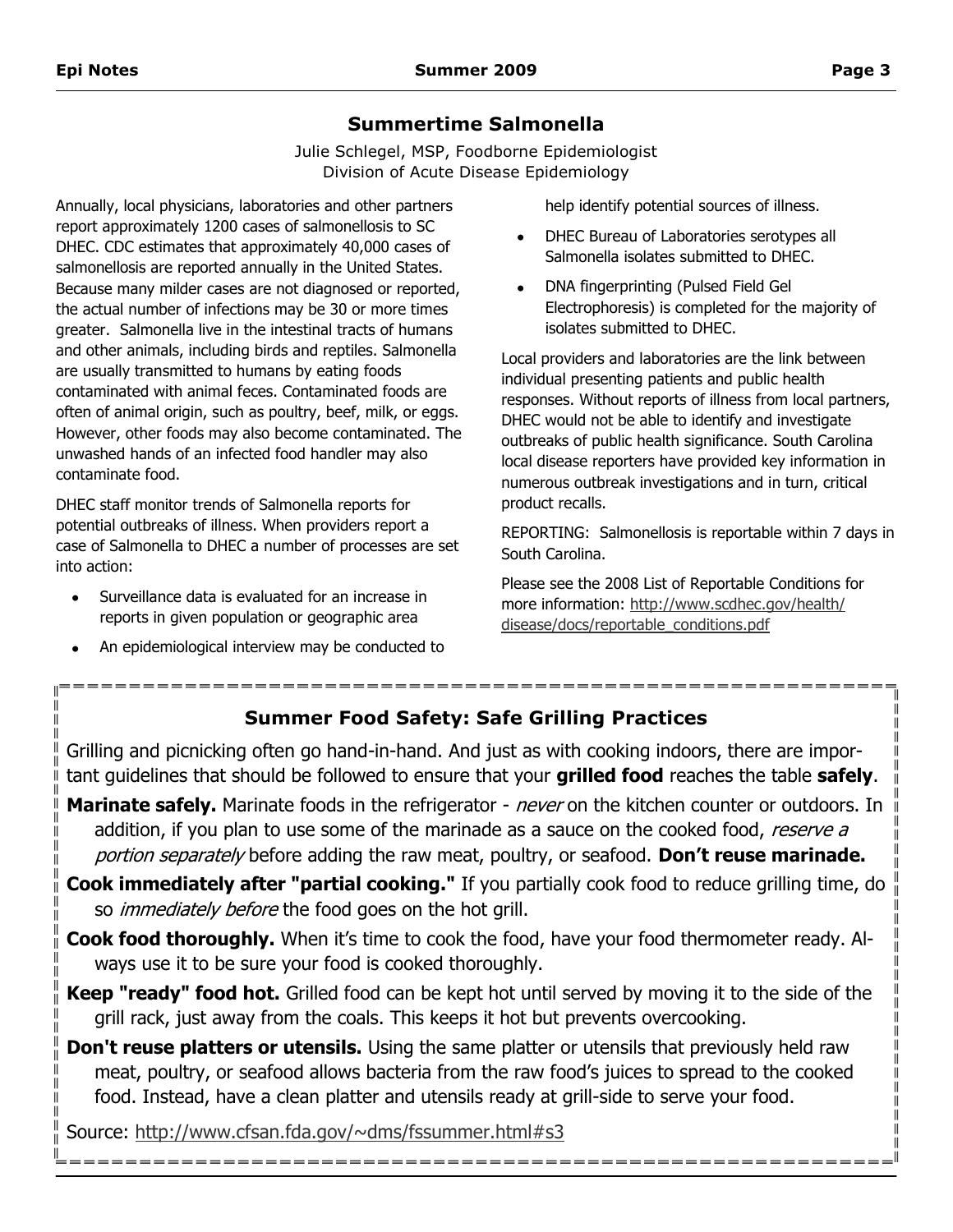# **Changes in the School and Childcare Exclusion Lists**

The AAP-recommended exclusion criteria for several conditions have changed. These changes, which do not preclude the ability of schools, childcare facilities, or healthcare providers to use exclusion as a disease control strategy, are listed below. In all of the criteria, as assumption is made that the affected child has only the condition specified, and not any other signs of severe illness (fever, extreme lethargy, rapidly spreading rash, etc – see list posted on DHEC's website), which require exclusion until the child can be shown to not be a health risk to others.

The list of "general symptoms" for which children should be excluded until resolved or until the child is determined not to be a health risk for others, have been expanded to include:

- $\bullet$ rapidly spreading rash,
- draining sores that cannot be covered,
- severe vomiting and diarrhea or vomiting blood,  $\bullet$ and
- when a student poses a risk of spreading a harmful disease to others in the school setting.

For all excludable conditions, it is recognized that physical education and sports governing bodies may impose stricter exclusion criteria. Local education agencies may also impose exclusion criteria more stringent that those mandated by DHEC.

DHEC may change currently posted exclusion criteria in the event of an outbreak of illness, especially if the school setting is felt to be associated with transmission, or if a particular student is felt to be contributing to the spread of illness in the school.

# **Conditions with Changed or Additional Exclusion Criteria**

# **Conjunctivitis**

- "Pinkeye", whether presumed viral or bacterial, is no longer an excludable condition for students in 6<sup>th</sup> grade or higher who are not conserved medically fragile, unless there is a recommendation for exclusion for the child's healthcare
- Elementary aged students and children in childcare are still excluded immediately for symptoms consistent with bacterial conjunctivitis.

#### **Diarrhea**

 $\bullet$ Exclusion criteria for diarrheal episodes now include consideration of the caregiver or teacher's

*(Continued from page 1)* ability to maintain sanitary conditions in the classroom setting.

- Criteria for medically fragile students and children in childcare also address issues associated with caring for diapered children with diarrhea.
- Students with diarrhea, unless caused by Campylobacter, E. coli, Giardia, Salmonella, or Shigella may return to school or childcare 24 hours after resolution of symptoms.
- A medical note documenting diagnosis, and initiation of antimicrobial therapy if done, if required for children diagnosed with Campylobacter, Giardia, Salmonella typhi or **Shigella**
- Negative stool cultures are still required for children diagnosed with  $E.$  coli O157:H7 or other Shiga toxin-producing E. coli (STEC) infections.

# **Fever and Influenza-like illness (ILI)**

- Students with fever and other signs of possible severe illness (behavior change, irritability, headache, etc.) are still excluded from school with a fever of 101.0° F (oral).
- Given the prevalence of H1N1 and the expected amplification of transmission in schools and childcare, students with temperatures of 100° F and sore throat and/or cough are excluded until a student is fever free for 24 hours without the use of anti-pyretics.

# **HIB**

No exclusion is required for students or staff exposed to Haemophilus influenzae type B.

# **Head Lice**

- In line with current recommendations, school children of any age are now excluded at the end of the school day for head lice.
- Medically fragile children and children in licensed/ regulated out of home childcare may be excluded sooner if close head-to-head contact cannot be avoided in the classroom/center setting.'
- Sports or physical education governing bodies may impose additional restrictions on participation.

# **Meningitis (any type)**

Exclude for meningitis as soon as suspected.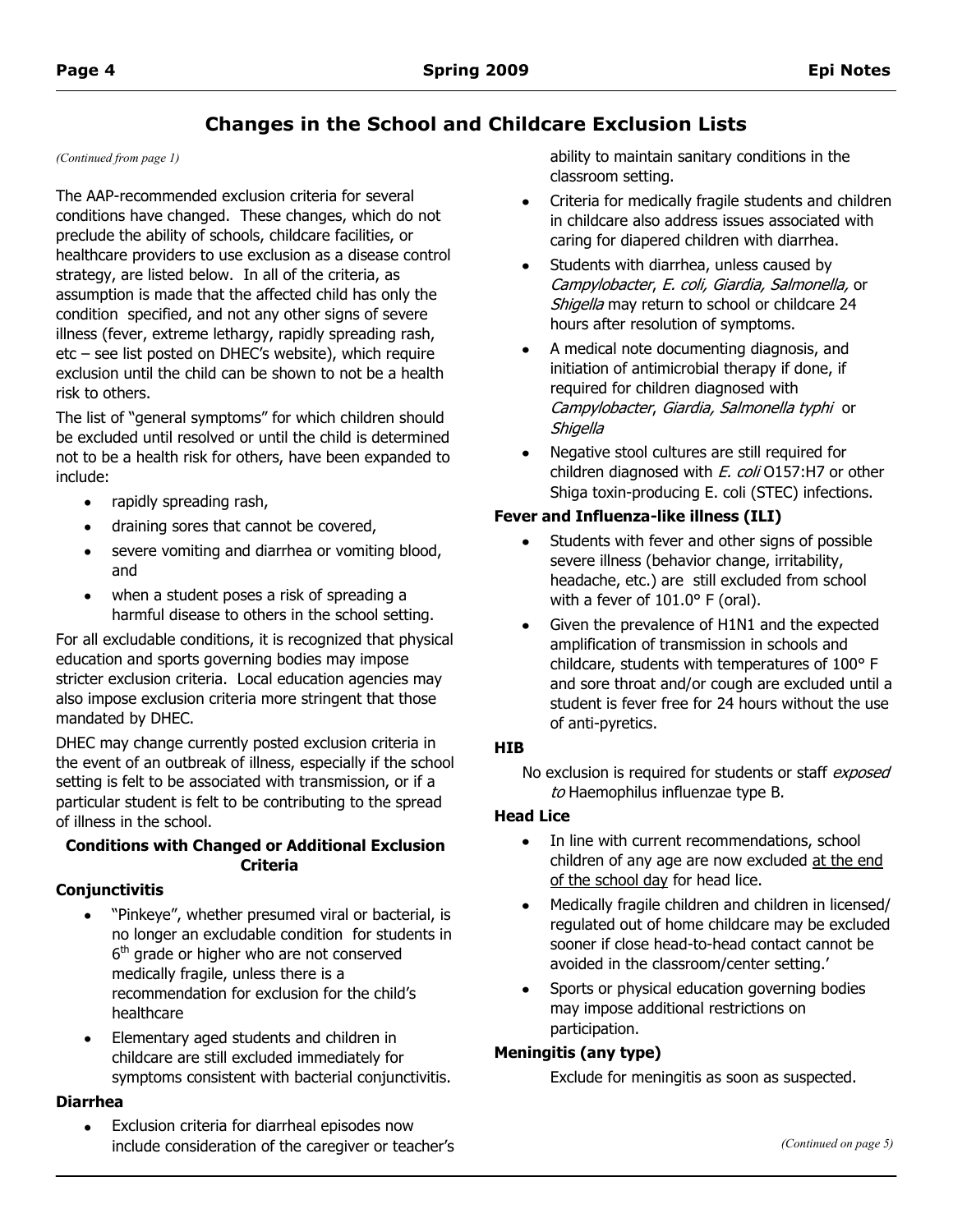# **Changes in the School and Childcare Exclusion Lists**

#### **Mononucleosis**

Exclude for mononucleosis until cleared by student's healthcare provider as being well enough to participate safely in routine program/educational activities.

#### **Staph and Strep Skin and Soft tissue Infections (SSTIs)**

This section was extensively reworked based upon revised AAP guidance.

- No exclusion is required for non-draining lesion or for carrier status.
- Impetigo exclusion criteria vary based upon whether the lesions are dry or wet/weepy.
- Students with draining lesions caused, or suspected to have been caused, by Staph or Strep are excluded if those lesions cannot be covered and/or the drainage cannot be contained in dressings.
- Students may be readmitted when the exclusion criteria are resolved, i.e., drainage is contained within dressing and/or covered adequately so that contact of others with drainage does not occur.

#### **Stye (Hordoelum)**

A child in childcare may be excluded for an actively draining sty, as it is impractical to cover a young child/s eye for an extended period.

Lista de razones para la exclusión escolar

#### *(Continued from page 4)* **Vaccine Preventable Diseases:**

- Specific times, as defined by t he AAP, are given for exclusion of unimmunized or under immunized students exposed to measles, mumps, or rubella in an affected school or community, or to a varicella outbreak in a school or childcare setting.
- The lists clarify when a child may return to school or childcare if vaccinated following an excludable exposure.

## **No exclusion required:**

- Several conditions were added to the list for which no exclusion is required, including handfoot-mouth disease, Lyme disease, Molluscum contagiosum, mosquito-borne illness (west Nile, Malaria, etc.), Rocky Mountain spotted fever, Tick-borne disease, and urinary tract infections.
- For any of these, an affected child who is not well enough to particulate in routine program/ curricular activities should be out until he/she is able to do so.

Parent Brochures on School and childcare Exclusion are available in English and Spanish at the DHEC website: [http://www.scdhec.gov/health/disease//exclusion.](http://www.scdhec.gov/health/disease/exclusion)

# School **Exclusion List**



Si usted cree que su niño sufre de una enfermedad que pueda transmitirse a otras personas, por favor mantenga a su niño en casa. Póngase en contacto con su doctor o su clínica.



1st - 12th Grades

If you think that your child has an illness that can be spread to others, please keep him or her home from school. Contact your doctor or clinic.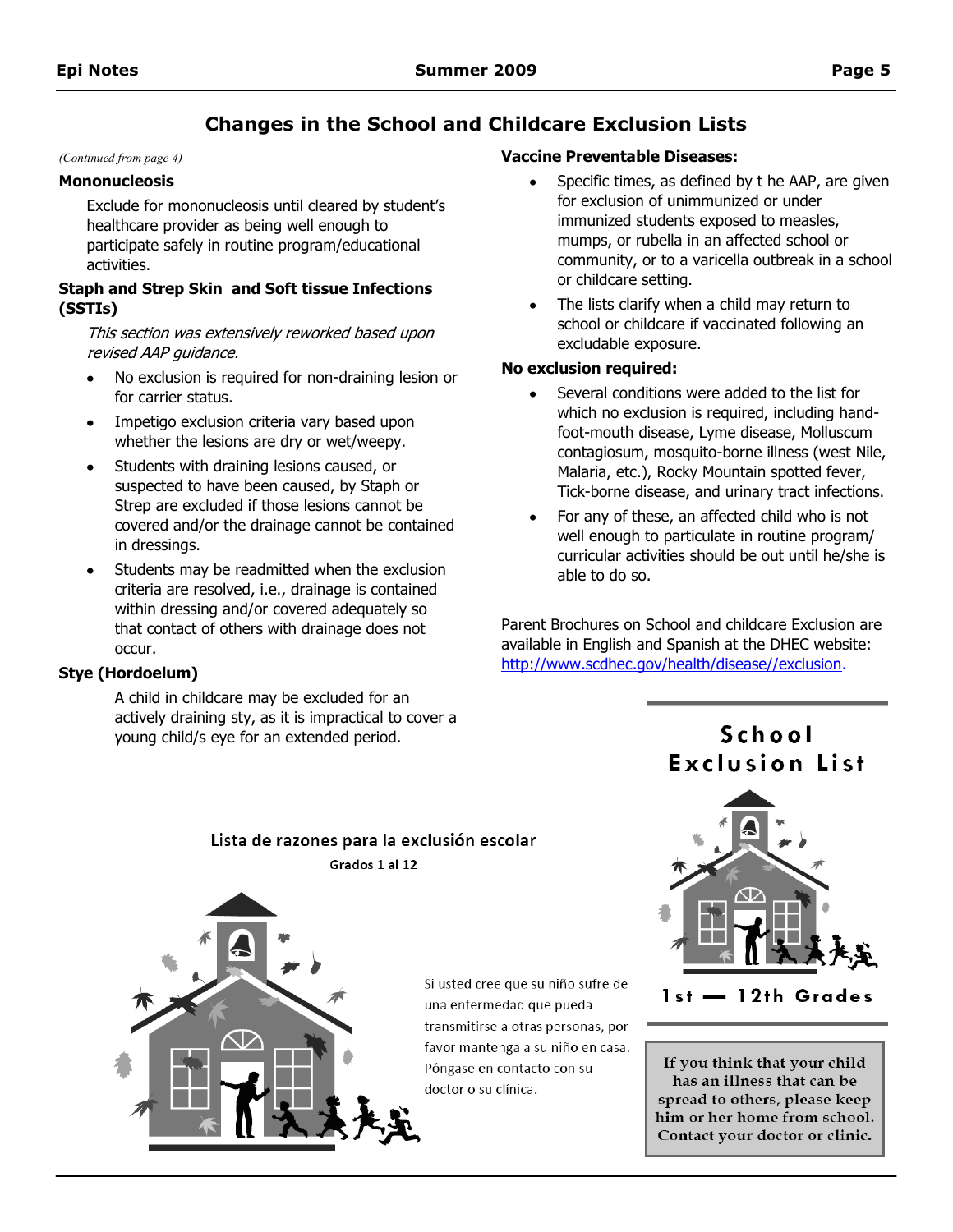# **Hospital Infection Disclosure Act (HIDA) Update**

Amber Taylor, MPH, Hospital Infections Epidemiologist Division of Acute Disease Epidemiology

HIDA was signed into law in May 2006 and data collection began in July 2007. HIDA requires that all inpatient hospitals (excluding psychiatric and substance abuse) report information to the Department of Health and Environmental Control (DHEC) on certain hospital acquired infections (HAIs). The categories are: surgical site infections (SSIs); ventilator associated pneumonia (VAP); central line associated bloodstream infections (CLABSIs); and other categories. Hospitals must submit reports at least every six months on their HAI rates to DHEC. DHEC must also produce an annual hospital comparison report.

In the "other" category, methicillin resistant staphylococcus aureus (MRSA) bloodstream infections (BSIs) are reportable to DHEC from each clinical laboratory. These lab reports will be linked with hospital discharge data to determine if the MRSA BSI is hospital associated. A future Epi Notes article will report will present this data. In addition to the above requirements, hospitals must report on selected infection control processes.

Currently, hospitals report on the following SSI procedures and inpatient locations for CLABSIs. The date hospitals began reporting are designated for each procedure or location.

- **July 2007** Hysterectomies (abdominal and vaginal)
	- Coronary Artery Bypass Graft (chest only incision and chest/donor site incision)
	- CLABSIs in all Medical, Medical/Surgical and Surgical ICUs
- **January**  Hip Prosthesis (replacement)
- **2008**
- Knee Prosthesis (replacement)
	- Cholecystectomy (gallbladder)  $\bullet$
	- CLABSIs in all inpatient locations (hospitals < 150 beds)
	- CLABSIs in Pediatric ICUs

#### **December**  Spinal Fusion

- **2008**
- Colon (hospitals < 200 beds)
- CLABSIs in Long Term Acute Care (LTACs)
- CLABSIs in Rehab (Hospitals and Units)

As of February 2009, HIDA has published three six-month reports and one annual report. To see the six-month and annual reports and learn more about HAIs, please go to [http://www.scdhec.gov/health/disease/hai/.](http://www.scdhec.gov/health/disease/hai/) The annual report uses the standardized infection ratio (SIR) to compare hospitals, and overwhelmingly showed that hospitals are doing an excellent job preventing infections and most are statistically not different than the national standard. There were only nineteen incidences where a hospital had a higher rate than the national standard out of almost 450 different rates reported for all hospitals combined.

For the SSIs, the percentage of hospitals that were statistically higher than the national standard ranged from 2% to 8%. Of the hospitals that performed abdominal hysterectomies, 2% were lower (better) than the national standard and for hospitals that performed coronary artery bypass grafts (CBGB) 56% were lower (better) than the national standard. Therefore,  $\sim$  90% were not statistically different than the national standard.

For CLABSIs, the percentage of hospitals that were statistically higher than the national standard ranged from 4% - 20%. However, for some units there were only five hospitals represented (e.g., pediatric intensive care unit), resulting in a high percentage. Hospitals with a medical/ surgical critical care unit and surgical critical care unit, had hospitals with lower (better) rates than the national standard. Approximately 90% of all of the reporting units have rates that are not different than the national standard. Coagulase negative staphyolococci, enterococcus sp., and Candida and other yeast, were the most commonly found pathogen in CLABSIs.

# **Standardized Infection Ratio (SIR)**

# **Standardized Infection Ratio (SIR) Statistical**

**Method:** This indirect standardization method accounts for differences in the risk of surgical site infections among a group of procedures. An SIR is the number of observed infections divided by the number of expected infections. The expected number is based on the national average, the number of procedures performed by a hospital, and historical data for those procedures.

An SIR of **1.0** means the observed number of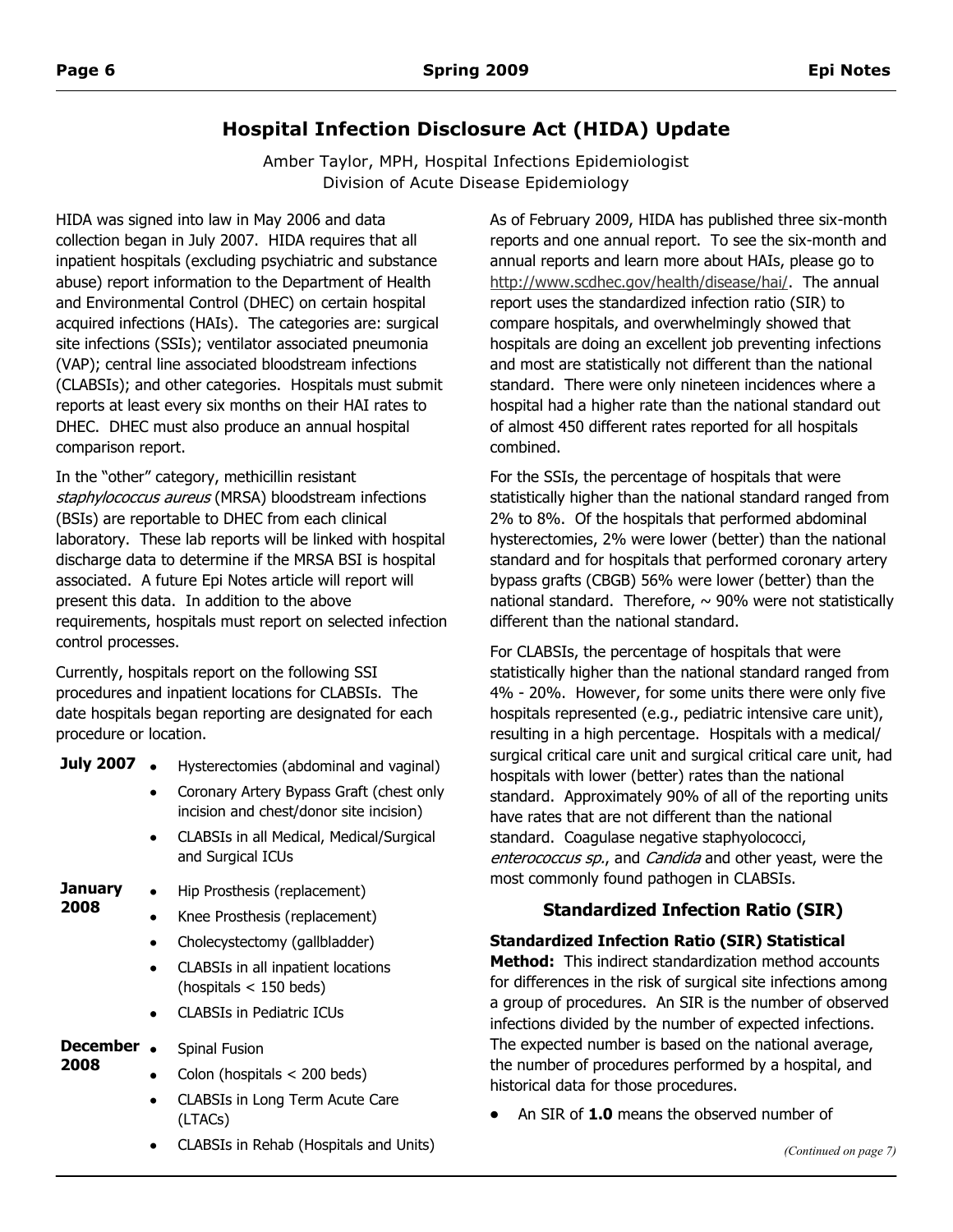# **HIDA Update**

#### *(Continued from page 6)*

infections is equal to the number of expected infections.

An SIR **above 1.0** means that the infection rate is  $\bullet$ higher than that found in the "standard population." For HAI reports, the standard population comes from data reported by the hundreds of U.S. hospitals that use the NHSN system. The difference above 1.0 is the percentage by which the infection rate exceeds that of the standard population.

A SIR **below 1.0** means the infection rate is lower than that of the standard population. The difference below 1.0 is the percentage by which the infection rate is lower than that experienced by the standard population.

The number of expected infections is calculated by

multiplying the number of procedures (at each hospital) by the NHSN Pooled Mean Rate. The result is divided by 100 (to remove the percent).

The SIR is found by dividing the sum of the observed number of SSIs by the sum of the expected number (\*) of SSIs across the different procedures.

## **\*Please note that the "expected" number of infections does not mean that a patient would be expected to develop an infection when he enters the hospital for surgery. The goal is for the hospital is to prevent all HAIs.**

See the tables below for a complete synopsis of the hospital comparisons:

*(Continued on page 8)*

| <b>Procedure</b>                                                            | # Hospitals<br>performing | Total #<br><b>Procedures</b> | Total #<br><b>Infections</b> | % SIR<br><1.0 | $% SIR =$<br>1.0 | $%$ SIR<br>>1.0 | Comments*          |
|-----------------------------------------------------------------------------|---------------------------|------------------------------|------------------------------|---------------|------------------|-----------------|--------------------|
| <b>Coronary Artery Bypass</b><br><b>Graft (Chest and Donor</b><br>Incision) | 16                        | 5669                         | 98                           | 56%           | 44%              | $0\%$           | N/A                |
| <b>Coronary Artery Bypass</b><br><b>Graft (Chest Incision)</b>              | 11                        | 286                          | 1                            | $0\%$         | 100%             | $0\%$           | Two hospitals      |
| <b>Hysterectomy</b><br>(Abdominal)                                          | 51                        | 8398                         | 161                          | 2%            | 90%              | 8%              | Two hospitals      |
| <b>Hysterectomy (Vaginal)</b>                                               | 47                        | 6542                         | 47                           | $0\%$         | 98%              | 2%              | Two hospitals      |
| Cholecystectomy<br>(Gallbladder)                                            | 59                        | 7282                         | 47                           | $0\%$         | 98%              | 2%              | Four hospitals     |
| <b>Hip Prosthesis</b><br>(Replacement)                                      | 53                        | 5281                         | 74                           | $0\%$         | 98%              | 2%              | Three<br>hospitals |
| <b>Knee Prosthesis</b><br>(Replacement)                                     | 54                        | 8287                         | 71                           | $0\%$         | 94%              | 6%              | Six hospitals      |

#### **Comments\* :**

Notations like "two hospitals", "six hospitals", etc. indicate facilities where too few procedures were performed to generate statistically significant data, so their procedures, numbers of infections and SIR numbers are omitted from the table. They are, however, counted in the total number of hospitals where these infections are being monitored.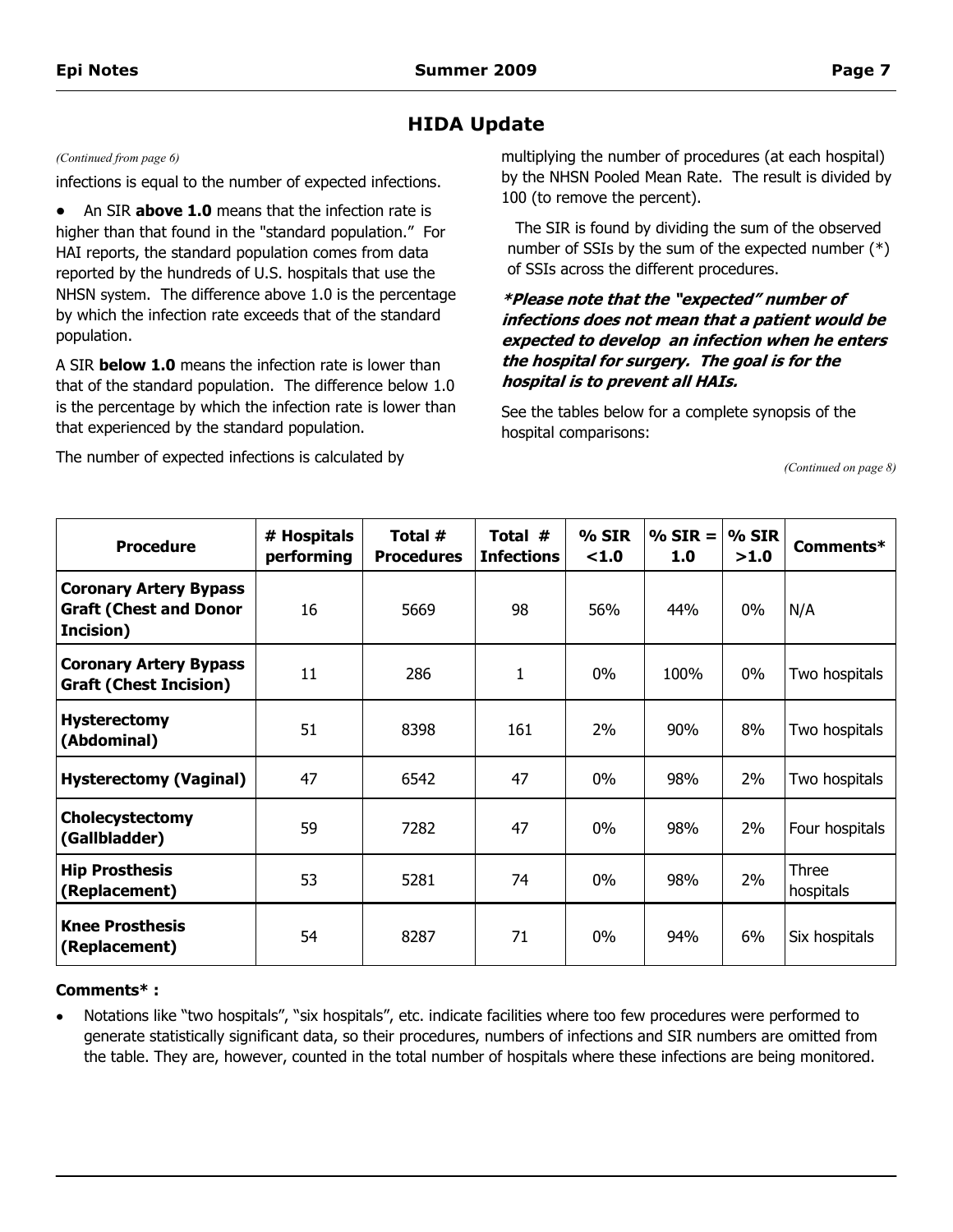| <b>Central Line</b><br><b>Locations</b>                | # Hospitals<br>monitoring | Total #<br><b>Central Line</b><br><b>Days</b> | <b>Total</b><br><b>Infections</b> | % SIR<br>< 1.0 | $% SIR =$<br>1.0 | $%$ SIR<br>>1.0 | Comments*         |
|--------------------------------------------------------|---------------------------|-----------------------------------------------|-----------------------------------|----------------|------------------|-----------------|-------------------|
| <b>Medical/ Surgical</b><br><b>Critical Care Units</b> | 42                        | 67621                                         | 159                               | 5%             | 85%              | 10%             | Two<br>hospitals  |
| <b>Medical Critical Care</b>                           | 11                        | 20583                                         | 62                                | $0\%$          | 91%              | 9%              | N/A               |
| <b>Pediatric Critical</b><br><b>Care Unit</b>          | 5                         | 4037                                          | 19                                | $0\%$          | 80%              | 20%             | N/A               |
| <b>Surgical Critical Care</b><br>Unit                  | 5                         | 8102                                          | 16                                | 20%            | 80%              | $0\%$           | N/A               |
| <b>Medical Inpatient</b>                               | 6                         | 4877                                          | 17                                | $0\%$          | 83%              | 17%             | N/A               |
| <b>Medical/ Surgical</b><br><b>Inpatient Ward</b>      | 29                        | 12989                                         | 19                                | $0\%$          | 96%              | 4%              | Four<br>hospitals |
| <b>Surgical Inpatient</b>                              | 3                         | 1163                                          | 3                                 | $0\%$          | 100%             | $0\%$           | N/A               |
| <b>Step-Down Unit</b>                                  | 5                         | 1356                                          | 1                                 | $0\%$          | 100%             | $0\%$           | One hospital      |

# **HIDA Update**

*(Continued from page 7)*

If you have any questions about HIDA, please contact:

Amber Taylor (Data): 803-898-0817 or [tayloral@dhec.sc.gov](mailto:tayloral@dhec.sc.gov)

Dixie Roberts (Program Management): 803-898-0364 or [robertdf@dhec.sc.gov](mailto:robertdf@dhec.sc.gov)

Stan Ostrawski (Clinical and Validation): 803-898-0489 or ostrawsm@dhec.sc.gov

# I the latest on H1N1 (swine) flu?

Be sure to refer frequently to these sites

- SC DHEC website on Novel H1N1 Influenza: http://www.scdhec.gov/flu/swine-flu.htm,  $\bullet$
- SC DHEC Flu Surveillance Page: http://www.scdhec.gov/health/disease/acute/flu.htm,  $\bullet$
- The CDC's H1N1 page: http://www.cdc.gov/h1n1flu/,  $\bullet$
- The DHHS flu resource page: Flu.gov: http://www.flu.gov/, and  $\bullet$
- DHEC Health Alerts: http://www.scdhec.gov/health/disease/han/index.htm).  $\bullet$

If you are a public health professional interested in receiving health notifications from the South Carolina Health Alert Network, please contact Shana Dorsey, HAN Coordinator at 803.898.0431 or email DADE-OC@dhec.sc.gov.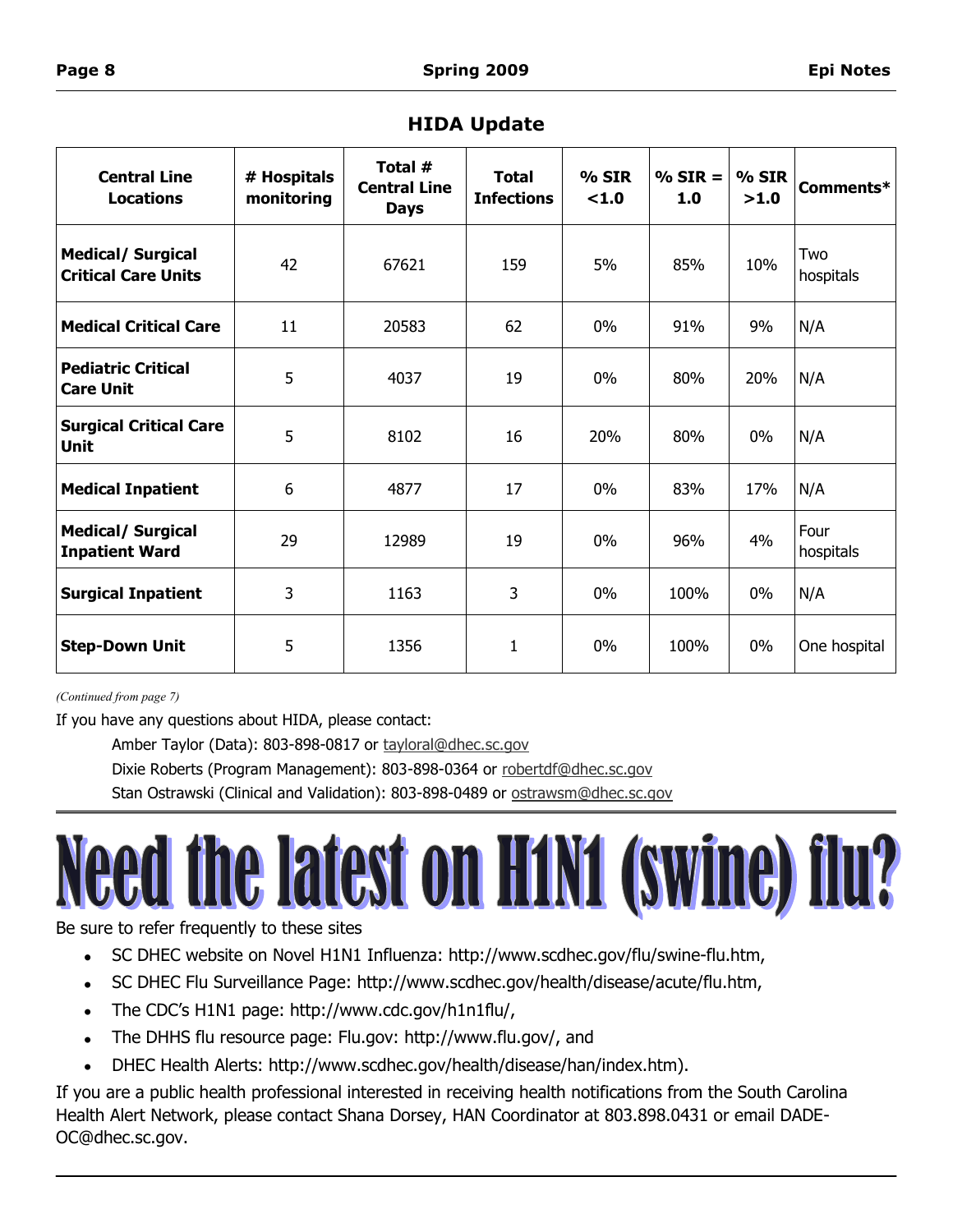# **Influenza Season Update**

Chasisity Springs, Influenza Epidemiologist Division of Acute Disease Epidemiology

South Carolina seasonal influenza surveillance consists of the viral isolates, influenza like illness, positive rapid antigen tests, influenza associated deaths, and enhanced novel influenza surveillance.

Viral isolates

- Of the 283 enrolled culture providers, 74 have submitted specimens this season.
- Since October 4, 2008, of the specimens that the BOL has performed confirmatory testing on (culture and PCR), 384 have been positive for seasonal influenza and 486 have been tested positive for novel H1N1 influenza. We have received additional confirmatory results from other clinical labs for 142 positive seasonal influenza A or B specimens and 36 novel H1N1 Influenza A specimens.

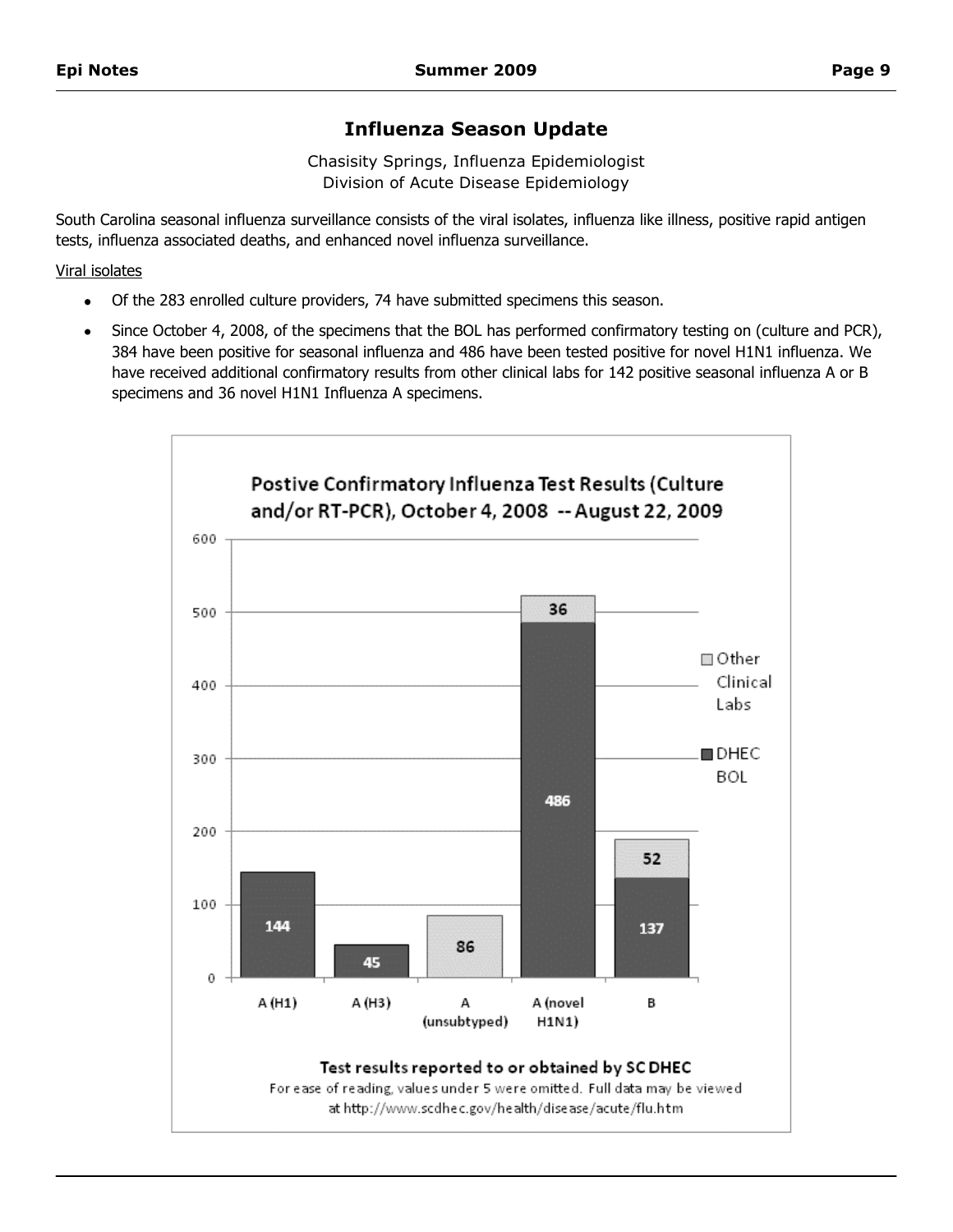# **Influenza Season Update**

*(Continued from page 9)*

#### Influenza Like Illness Network (ILINet)

- There are currently 90 sentinel ILI providers enrolled in 36 counties throughout all regions. Fifty (55.6%) have  $\bullet$ submitted reports this season.
- South Carolina's ILI percentage was above the South Atlantic baseline (2.2%) from MMWR week 4 through MMWR week 11, with the peak during week 9.
- As of August 22, 2009, SC flu activity is below baseline in the Upstate (0.73%) and Midlands (0.27%) and at/above  $\bullet$ baseline along the coast (2.01%). The state ILI percentage is 1.20%.

ILINet providers are encouraged to continue reporting weekly throughout the summer and fall.



#### Percentage of Visits for Influenza-like Illness (ILI) Reported by Sentinel Providers in South Carolina, 2007-2008 and 2008-2009 Influenza Seasons

#### Positive Rapid Antigen Tests

Since October 4, 2008, there have been a total of 24,033 positive rapid tests reported this season. This compares with 30,129 positive tests reported by this time last season.

#### For More Information

Providers with questions regarding either the viral culture network or ILINet should contact Chasisity Springs at springcb@dhec.sc.gov.

Visit the DHEC flu surveillance website at [http://www.scdhec.gov/health/disease/acute/flu.htm.](http://www.scdhec.gov/health/disease/acute/flu.htm)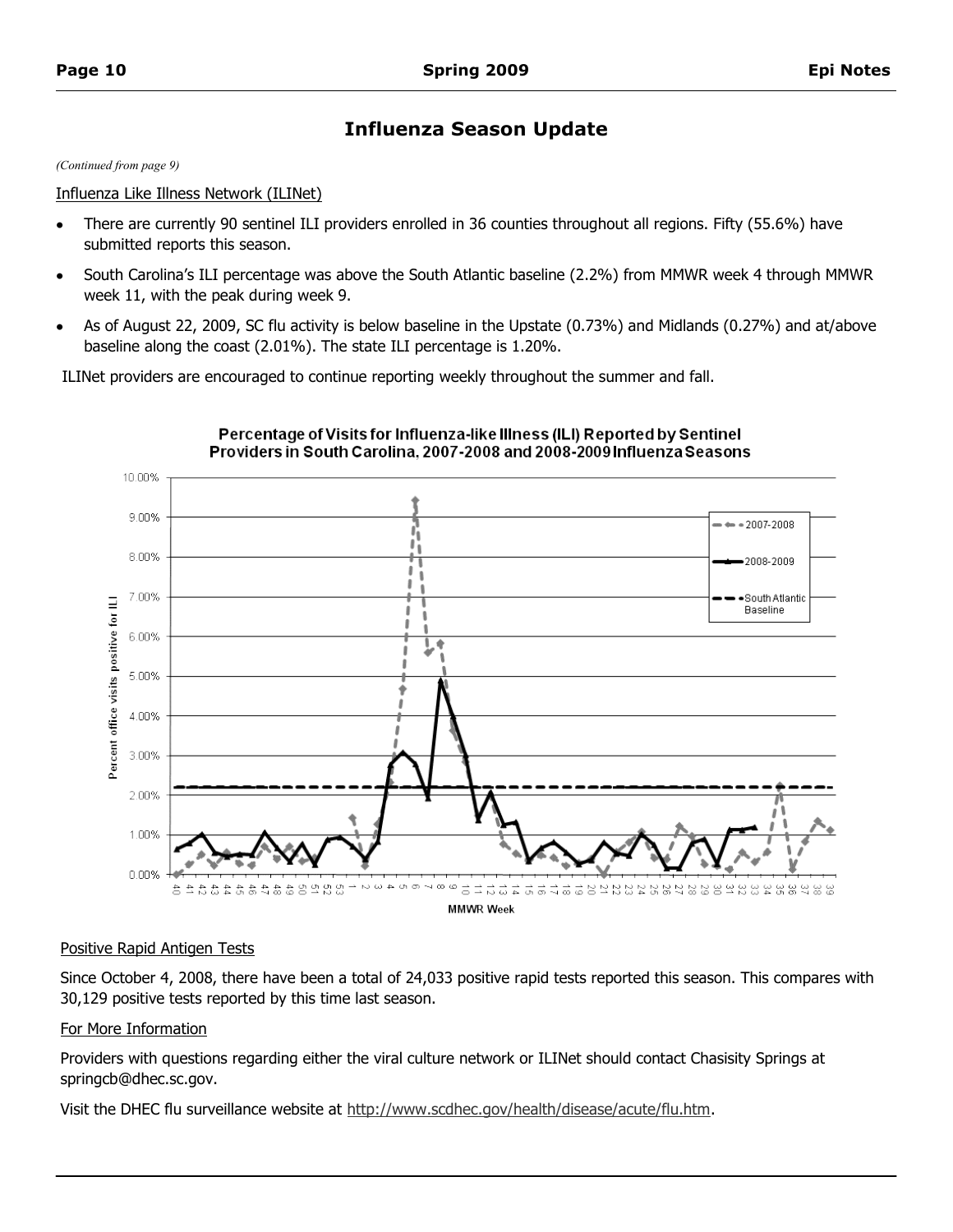# **Year-to-Date Summary of Reportable Conditions – January 1, 2009 to August 25, 2009**

Note: for spacing and readability, most conditions with zero reported cases were omitted from this report.

| <b>Condition</b>                                      | <b>Confirmed</b> | <b>Probable</b> | <b>Total</b> |
|-------------------------------------------------------|------------------|-----------------|--------------|
| Animal Bite-PEP Recommended                           | 219              | 0               | 219          |
| Aseptic meningitis                                    | 53               | 0               | 53           |
| Botulism, infant                                      | 0                | 0               | 0            |
| <b>Brucellosis</b>                                    | 1                | 0               | 1            |
| Campylobacteriosis                                    | 164              | 3               | 167          |
| Ciguatera fish poisoning                              | 0                | 0               | 0            |
| Cryptosporidiosis                                     | 39               | 2               | 41           |
| Cyclosporiasis                                        | 1                | 0               | 1            |
| Enterohemorrhagic E. coli O157:H7                     | 0                | 0               | 0            |
| Giardiasis                                            | 54               | 0               | 54           |
| Group A Streptococcus- invasive                       | 60               | 0               | 60           |
| Group B Streptococcus- invasive                       | 32               | 0               | 32           |
| Haemophilus influenzae- invasive                      | 41               | 0               | 41           |
| Hemolytic uremic syndrome - post-diarrheal            | 2                | 0               | 2            |
| Hepatitis A- acute                                    | 34               | 0               | 34           |
| Hepatitis B- acute                                    | 33               | $\overline{2}$  | 35           |
| Hepatitis B virus infection-Chronic                   | 85               | 396             | 381          |
| Hepatitis B virus infection-Perinatal                 | 0                | 0               | 0            |
| Hepatitis C- acute                                    | 1                | 0               | 1            |
| Hepatitis C Virus Infection- past or present          | 2,196            | 28              | 2,224        |
| Influenza- human isolates                             | 153              | 0               | 153          |
| Legionellosis                                         | 5                | 1               | 6            |
| Listeriosis                                           | 6                | 0               | 6            |
| Lyme disease                                          | 7                | 11              | 18           |
| Malaria                                               | 3                | 0               | 3            |
| Mumps                                                 | 1                | 0               | 1            |
| Neisseria meningitidis- invasive (Mening. disease)    | 10               | 1               | 11           |
| Pertussis                                             | 152              | 13              | 165          |
| Rocky Mountain spotted fever                          | 3                | 14              | 17           |
| S. aureus, vancomycin intermediate susceptible (VISA) | 0                | 0               | 0            |
| Salmonellosis                                         | 468              | 8               | 476          |
| Shiga toxin-producing Escherichia coli (STEC)         | 15               | 1               | 16           |
| Shigellosis                                           | 81               | 2               | 83           |
| Strep pneumoniae- invasive                            | 321              | 0               | 321          |
| Streptococcal disease- invasive- other                | 0                | 0               | 0            |
| Tetanus                                               | 0                | $\mathbf 0$     | 0            |
| Toxic-shock syndrome- staphylococcal                  | 0                | $\mathbf{0}$    | 0            |
| Varicella (Chickenpox)                                | 77               | 10              | 87           |
| Vibrio parahaemolyticus                               | 7                | 1               | 8            |
| Vibrio spp.- non-toxigenic- other or unspecified      | 1                | 0               | 1            |
| Vibrio vulnificus infection                           | $\mathbf{1}$     | 0               | $\mathbf{1}$ |
| West Nile Fever                                       | 0                | $\mathbf 0$     | 0            |
| Yersiniosis                                           | 8                | 0               | 8            |